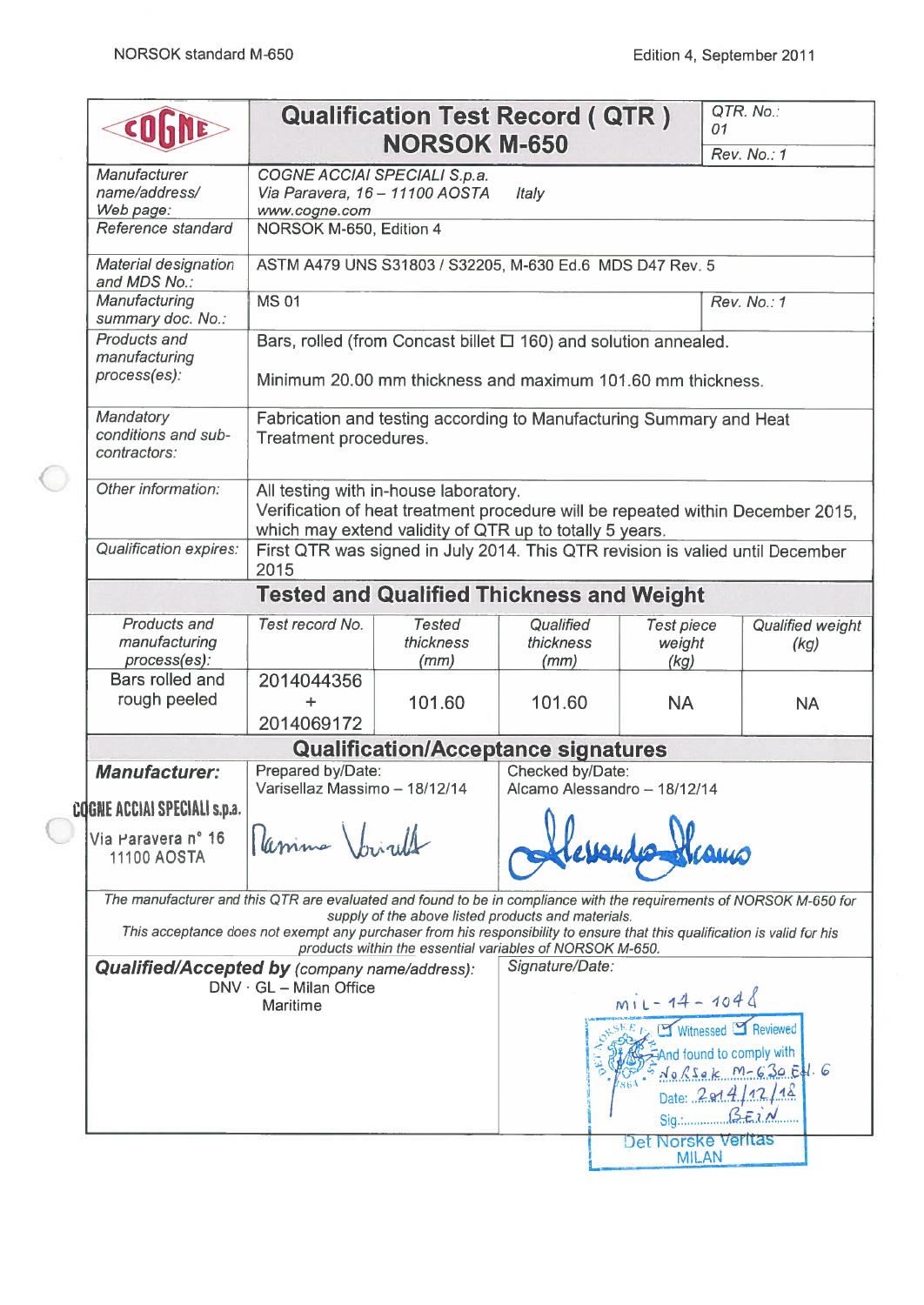$\subset$ 

 $\left(\begin{matrix} 1 \\ 1 \end{matrix}\right)$ 

|                                                                                                                     |                                                                                 |                                    | <b>Qualification Test Record ( QTR )</b>                                                                       |                                           | QTR. No.:<br>02                                                                                                          |
|---------------------------------------------------------------------------------------------------------------------|---------------------------------------------------------------------------------|------------------------------------|----------------------------------------------------------------------------------------------------------------|-------------------------------------------|--------------------------------------------------------------------------------------------------------------------------|
|                                                                                                                     |                                                                                 | <b>NORSOK M-650</b>                |                                                                                                                |                                           | Rev. No.: 1                                                                                                              |
| Manufacturer<br>name/address/                                                                                       | COGNE ACCIAI SPECIALI S.p.a.<br>Via Paravera, 16 - 11100 AOSTA<br>www.cogne.com |                                    | Italy                                                                                                          |                                           |                                                                                                                          |
| Web page:<br>Reference standard                                                                                     | NORSOK M-650, Edition 4                                                         |                                    |                                                                                                                |                                           |                                                                                                                          |
| <b>Material designation</b><br>and MDS No.:                                                                         |                                                                                 |                                    | ASTM A479 UNS S31803 / S32205, M-630 Ed.6 MDS D47 Rev. 5                                                       |                                           |                                                                                                                          |
| Manufacturing<br>summary doc. No.:                                                                                  | <b>MS 02</b>                                                                    |                                    |                                                                                                                |                                           | Rev. No.: 1                                                                                                              |
| Products and<br>manufacturing<br>process(es):                                                                       |                                                                                 |                                    | Bars, rolled (from Concast billet □ 220*270) and solution annealed                                             |                                           |                                                                                                                          |
|                                                                                                                     |                                                                                 |                                    | Minimum 102.00 mm thickness and maximum 140.00 mm thickness.                                                   |                                           |                                                                                                                          |
| Mandatory<br>conditions and sub-<br>contractors:                                                                    | Treatment procedures.                                                           |                                    | Fabrication and testing according to Manufacturing Summary and Heat                                            |                                           |                                                                                                                          |
| Other information:                                                                                                  | All testing with in-house laboratory.                                           |                                    | which may extend validity of QTR up to totally 5 years.                                                        |                                           | Verification of heat treatment procedure will be repeated within December 2015,                                          |
| <b>Qualification expires:</b>                                                                                       | 2015                                                                            |                                    |                                                                                                                |                                           | First QTR was signed in July 2014. This QTR revision is valied until December                                            |
|                                                                                                                     |                                                                                 |                                    | <b>Tested and Qualified Thickness and Weight</b>                                                               |                                           |                                                                                                                          |
| Products and<br>manufacturing<br>process(es):                                                                       | Test record No.                                                                 | <b>Tested</b><br>thickness<br>(mm) | Qualified<br>thickness<br>(mm)                                                                                 | <b>Test piece</b><br>weight<br>(kg)       | Qualified<br>weight<br>(kg)                                                                                              |
| Bars rolled and<br>rough peeled                                                                                     | 2014044244                                                                      | 140.00                             | 140.00                                                                                                         | <b>NA</b>                                 | <b>NA</b>                                                                                                                |
|                                                                                                                     |                                                                                 |                                    | <b>Qualification/Acceptance signatures</b>                                                                     |                                           |                                                                                                                          |
| <b>Manufacturer:</b>                                                                                                | Prepared by/Date:<br>Varisellaz Massimo - 12/11/14                              |                                    | Checked by/Date:<br>Alcamo Alessandro - 12/11/14                                                               |                                           |                                                                                                                          |
| <b>ROGNE ACCIAI SPECIALI s.p.a.</b>                                                                                 |                                                                                 |                                    |                                                                                                                |                                           |                                                                                                                          |
| Via Paravera nº 16<br>11100 AOSTA                                                                                   | Parina VL                                                                       |                                    |                                                                                                                |                                           |                                                                                                                          |
| The manufacturer and this QTR are evaluated and found to be in compliance with the requirements of NORSOK M-650 for |                                                                                 |                                    |                                                                                                                |                                           |                                                                                                                          |
|                                                                                                                     |                                                                                 |                                    | supply of the above listed products and materials.<br>products within the essential variables of NORSOK M-650. |                                           | This acceptance does not exempt any purchaser from his responsibility to ensure that this qualification is valid for his |
| <b>Qualified/Accepted by (company name/address):</b>                                                                | $DNV \cdot GL - Milan$ Office                                                   |                                    | Signature/Date:                                                                                                |                                           |                                                                                                                          |
|                                                                                                                     | <b>Maritime</b>                                                                 |                                    |                                                                                                                | $miz - 14 - 0874$                         |                                                                                                                          |
|                                                                                                                     |                                                                                 |                                    |                                                                                                                |                                           | <b>Mitnessed My Reviewed</b><br>FAnd found to comply with<br>$N_0R\zeta_4K$ $m-650$                                      |
|                                                                                                                     |                                                                                 |                                    |                                                                                                                |                                           | Date: $2914/12/18$<br>Sig. BEIN oba MAMA                                                                                 |
|                                                                                                                     |                                                                                 |                                    |                                                                                                                | <b>Det Norske Veritas</b><br><b>MILAN</b> |                                                                                                                          |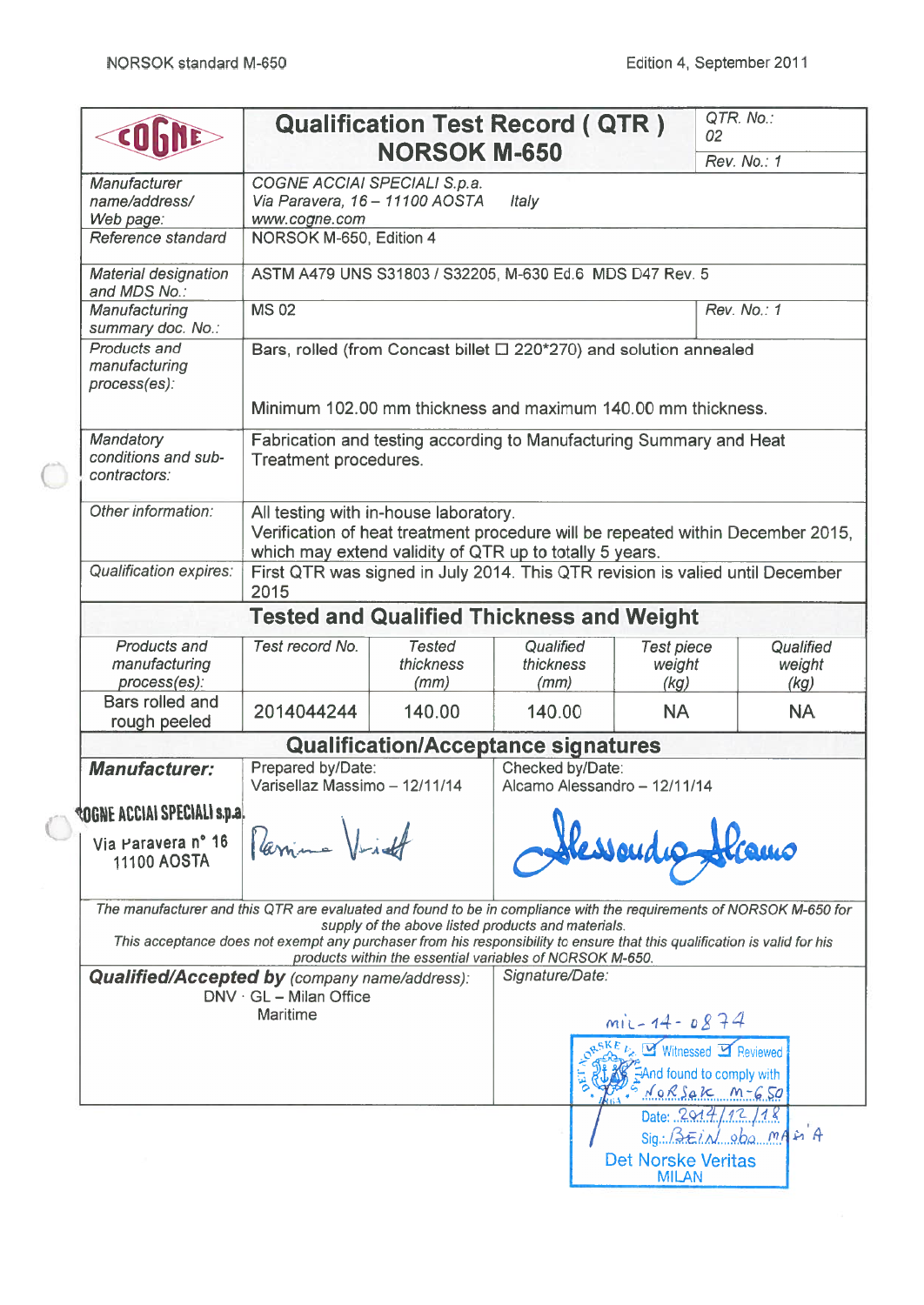$\subset$ 

| COLIDE                                                                                                              |                                                                                                                                                                                     | Qualification Test Record(QTR)                           |                                |                                                                                                                                                                                                                                                                                                                                                                                                       | 03 | QTR. No.:                |
|---------------------------------------------------------------------------------------------------------------------|-------------------------------------------------------------------------------------------------------------------------------------------------------------------------------------|----------------------------------------------------------|--------------------------------|-------------------------------------------------------------------------------------------------------------------------------------------------------------------------------------------------------------------------------------------------------------------------------------------------------------------------------------------------------------------------------------------------------|----|--------------------------|
|                                                                                                                     |                                                                                                                                                                                     | <b>NORSOK M-650</b>                                      |                                |                                                                                                                                                                                                                                                                                                                                                                                                       |    | Rev. No.: 1              |
| Manufacturer<br>name/address/<br>Web page:                                                                          | COGNE ACCIAI SPECIALI S.p.a.<br>Via Paravera, 16 - 11100 AOSTA<br>www.cogne.com                                                                                                     |                                                          | <b>Italy</b>                   |                                                                                                                                                                                                                                                                                                                                                                                                       |    |                          |
| Reference standard                                                                                                  | NORSOK M-650, Edition 4                                                                                                                                                             |                                                          |                                |                                                                                                                                                                                                                                                                                                                                                                                                       |    |                          |
| Material designation<br>and MDS No.:                                                                                | ASTM A479 UNS S31803 / S32205, M-630 Ed. 6 MDS D47 Rev. 5                                                                                                                           |                                                          |                                |                                                                                                                                                                                                                                                                                                                                                                                                       |    |                          |
| Manufacturing<br>summary doc. No.:                                                                                  | <b>MS 03</b>                                                                                                                                                                        |                                                          |                                |                                                                                                                                                                                                                                                                                                                                                                                                       |    | Rev. No.: 1              |
| Products and<br>manufacturing                                                                                       | Bars forged (Hammer or Press) from ingots and solution annealed.                                                                                                                    |                                                          |                                |                                                                                                                                                                                                                                                                                                                                                                                                       |    |                          |
| process(es):                                                                                                        | Minimum 140.01 mm thickness and maximum 330.00 mm thickness.                                                                                                                        |                                                          |                                |                                                                                                                                                                                                                                                                                                                                                                                                       |    |                          |
| Mandatory<br>conditions and sub-<br>contractors:                                                                    | Fabrication and testing according to Manufacturing Summary and Heat<br>Treatment procedures.                                                                                        |                                                          |                                |                                                                                                                                                                                                                                                                                                                                                                                                       |    |                          |
| Other information:                                                                                                  | All testing with in-house laboratory.<br>Verification of heat treatment procedure will be repeated within December 2015,<br>which may extend validity of QTR up to totally 5 years. |                                                          |                                |                                                                                                                                                                                                                                                                                                                                                                                                       |    |                          |
| Qualification<br>expires:                                                                                           | First QTR was signed in July 2014. This QTR revision is valied until December<br>2015                                                                                               |                                                          |                                |                                                                                                                                                                                                                                                                                                                                                                                                       |    |                          |
|                                                                                                                     |                                                                                                                                                                                     | <b>Tested and Qualified Thickness and Weight</b>         |                                |                                                                                                                                                                                                                                                                                                                                                                                                       |    |                          |
| Products and<br>manufacturing<br>process(es):                                                                       | Test record No.                                                                                                                                                                     | <b>Tested</b><br>thickness<br>(mm)                       | Qualified<br>thickness<br>(mm) | <b>Test piece</b><br>weight<br>(kg)                                                                                                                                                                                                                                                                                                                                                                   |    | Qualified weight<br>(kg) |
| Bars forged and<br>rough peeled                                                                                     | 2014069190                                                                                                                                                                          | 330                                                      | 330                            | <b>NA</b>                                                                                                                                                                                                                                                                                                                                                                                             |    | <b>NA</b>                |
|                                                                                                                     |                                                                                                                                                                                     | <b>Qualification/Acceptance signatures</b>               |                                |                                                                                                                                                                                                                                                                                                                                                                                                       |    |                          |
| <b>Manufacturer:</b>                                                                                                | Prepared by/Date:<br>Varisellaz Massimo - 12/11/14                                                                                                                                  |                                                          | Checked by/Date:               | Alcamo Alessandro -12/11/14                                                                                                                                                                                                                                                                                                                                                                           |    |                          |
| <b>COGNE ACCIAI SPECIALI s.p.a.</b>                                                                                 |                                                                                                                                                                                     |                                                          |                                |                                                                                                                                                                                                                                                                                                                                                                                                       |    |                          |
| Via Paravera nº 16<br>11100 AOSTA                                                                                   | Rassine \1                                                                                                                                                                          |                                                          |                                |                                                                                                                                                                                                                                                                                                                                                                                                       |    |                          |
| The manufacturer and this QTR are evaluated and found to be in compliance with the requirements of NORSOK M-650 for | This acceptance does not exempt any purchaser from his responsibility to ensure that this qualification is valid for his                                                            | supply of the above listed products and materials.       |                                |                                                                                                                                                                                                                                                                                                                                                                                                       |    |                          |
|                                                                                                                     |                                                                                                                                                                                     | products within the essential variables of NORSOK M-650. | Signature/Date:                |                                                                                                                                                                                                                                                                                                                                                                                                       |    |                          |
| <b>Qualified/Accepted by (company name/address):</b>                                                                | $DNV \cdot GL - Milan$ Office<br><b>Maritime</b>                                                                                                                                    |                                                          |                                | $mix-14-1048$                                                                                                                                                                                                                                                                                                                                                                                         |    |                          |
|                                                                                                                     |                                                                                                                                                                                     |                                                          |                                | $\frac{SKE}{2}$ by Witnessed $\Box$ Reviewed<br>$\frac{1}{2}$ And found to comply with $\frac{1}{2}$ An <i>K</i> se $\frac{1}{2}$ $\frac{1}{2}$ $\frac{1}{2}$ $\frac{1}{2}$ $\frac{1}{2}$ $\frac{1}{2}$ $\frac{1}{2}$ $\frac{1}{2}$ $\frac{1}{2}$ $\frac{1}{2}$ $\frac{1}{2}$ $\frac{1}{2}$ $\frac{1}{2}$ $\frac{1}{2}$ $\frac{1}{2}$ $\frac{1}{2}$ $\frac{1}{$<br>Date: $2a14/12/18$<br>$Sign$ $BEN$ |    |                          |
|                                                                                                                     |                                                                                                                                                                                     |                                                          |                                | Det Norske Verltas<br><b>MILAN</b>                                                                                                                                                                                                                                                                                                                                                                    |    |                          |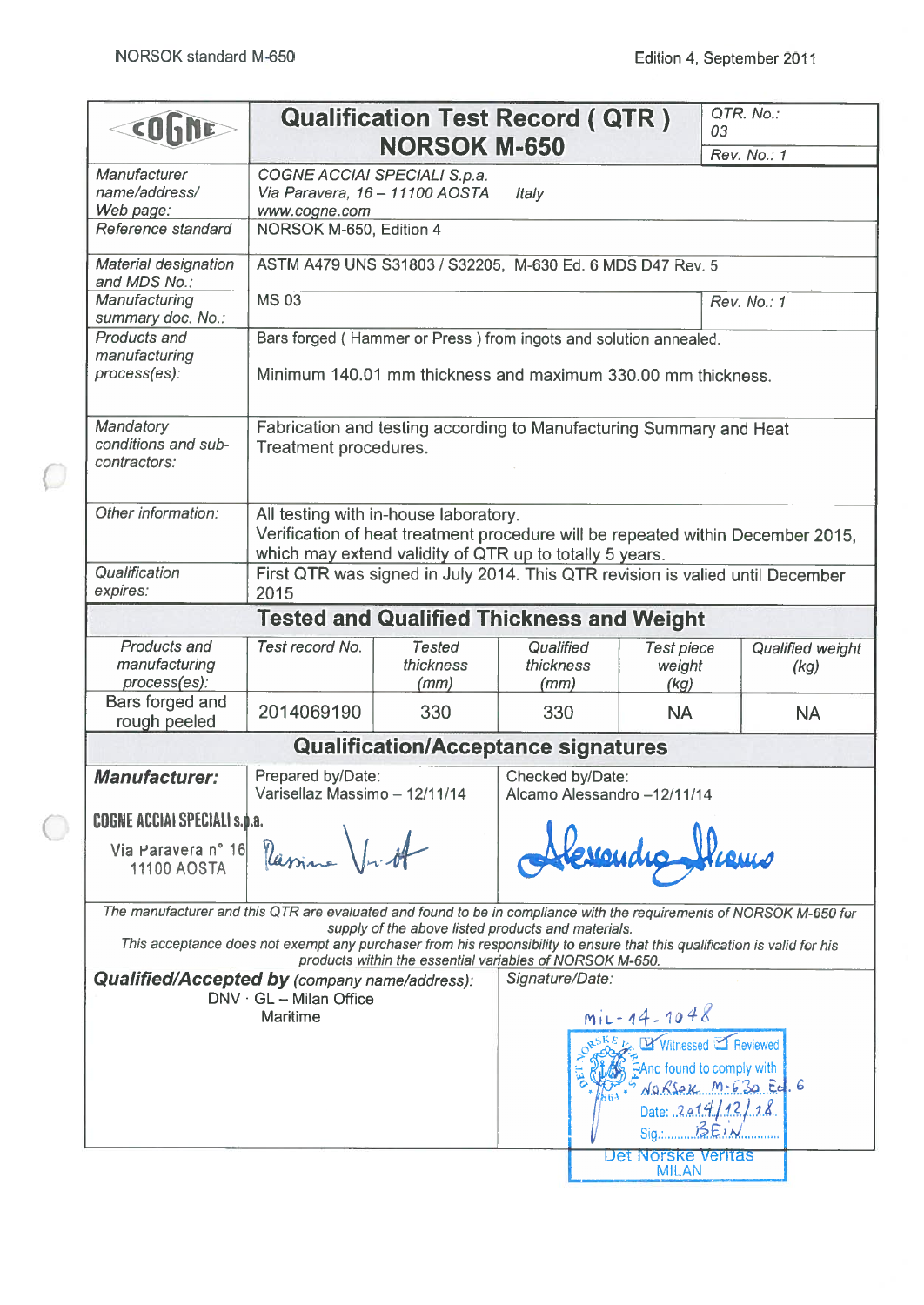|                                                                                                                     |                                                                                                                                                                                     | <b>Qualification Test Record ( QTR )</b>                 |                                |                                                  | QTR. No.:<br>04                                                                             |                             |
|---------------------------------------------------------------------------------------------------------------------|-------------------------------------------------------------------------------------------------------------------------------------------------------------------------------------|----------------------------------------------------------|--------------------------------|--------------------------------------------------|---------------------------------------------------------------------------------------------|-----------------------------|
|                                                                                                                     |                                                                                                                                                                                     | <b>NORSOK M-650</b>                                      |                                |                                                  | Rev. No.: 1                                                                                 |                             |
| Manufacturer<br>name/address/<br>Web page:                                                                          | COGNE ACCIAI SPECIALI S.p.a.<br>Via Paravera, 16 - 11100 AOSTA<br>www.cogne.com                                                                                                     |                                                          | Italy                          |                                                  |                                                                                             |                             |
| Reference standard                                                                                                  | NORSOK M-650, Edition 4                                                                                                                                                             |                                                          |                                |                                                  |                                                                                             |                             |
| <b>Material designation</b><br>and MDS No.:                                                                         | ASTM A479 UNS S32760, M-630 Ed.6 MDS D57, Rev. 5                                                                                                                                    |                                                          |                                |                                                  |                                                                                             |                             |
| Manufacturing                                                                                                       | <b>MS 04</b>                                                                                                                                                                        |                                                          |                                |                                                  | Rev. No.: 1                                                                                 |                             |
| summary doc. No.:<br>Products and<br>manufacturing<br>process(es):                                                  | Bars, rolled (from Concast billet $\Box$ 220*270) and solution annealed<br>Minimum 20.00 mm thickness and maximum 101.60 mm thickness.                                              |                                                          |                                |                                                  |                                                                                             |                             |
| Mandatory<br>conditions and sub-<br>contractors:                                                                    | Fabrication and testing according to Manufacturing Summary and Heat<br>Treatment procedures.                                                                                        |                                                          |                                |                                                  |                                                                                             |                             |
| Other information:                                                                                                  | All testing with in-house laboratory.<br>Verification of heat treatment procedure will be repeated within December 2015,<br>which may extend validity of QTR up to totally 5 years. |                                                          |                                |                                                  |                                                                                             |                             |
| <b>Qualification expires:</b>                                                                                       | First QTR was signed in July 2014. This QTR revision is valied until December<br>2015                                                                                               |                                                          |                                |                                                  |                                                                                             |                             |
|                                                                                                                     | <b>Tested and Qualified Thickness and Weight</b>                                                                                                                                    |                                                          |                                |                                                  |                                                                                             |                             |
| Products and<br>manufacturing<br>process(es):                                                                       | Test record No.                                                                                                                                                                     | <b>Tested</b><br>thickness<br>(mm)                       | Qualified<br>thickness<br>(mm) | <b>Test piece</b><br>weight<br>(kg)              |                                                                                             | Qualified<br>weight<br>(kg) |
| Bars rolled and<br>peeled                                                                                           | 2014044358                                                                                                                                                                          | 101.60                                                   | 101.60                         | <b>NA</b>                                        |                                                                                             | <b>NA</b>                   |
|                                                                                                                     |                                                                                                                                                                                     | <b>Qualification/Acceptance signatures</b>               |                                |                                                  |                                                                                             |                             |
| <b>Manufacturer:</b>                                                                                                | Prepared by/Date:<br>Varisellaz Massimo - 12/11/14                                                                                                                                  |                                                          |                                | Checked by/Date:<br>Alcamo Alessandro - 12/11/14 |                                                                                             |                             |
| <b>COGNE ACCIAI SPECIALI s.p.al</b>                                                                                 |                                                                                                                                                                                     |                                                          |                                |                                                  |                                                                                             |                             |
| Via Paravera nº 16<br><b>11100 AOSTA</b>                                                                            | Varine /                                                                                                                                                                            |                                                          |                                | essande                                          |                                                                                             |                             |
| The manufacturer and this QTR are evaluated and found to be in compliance with the requirements of NORSOK M-650 for | This acceptance does not exempt any purchaser from his responsibility to ensure that this qualification is valid for his                                                            | supply of the above listed products and materials.       |                                |                                                  |                                                                                             |                             |
| <b>Qualified/Accepted by (company name/address):</b>                                                                |                                                                                                                                                                                     | products within the essential variables of NORSOK M-650. | Signature/Date:                |                                                  |                                                                                             |                             |
|                                                                                                                     | $DNV \cdot GL - Milan$ Office                                                                                                                                                       |                                                          |                                |                                                  |                                                                                             |                             |
|                                                                                                                     | <b>Maritime</b>                                                                                                                                                                     |                                                          |                                | $M/L - 14 - 0874$                                | Witnessed Y Reviewed<br>And found to comply with<br>$MgRSolc$ $m-GSO$<br>Date: $2014/12/18$ |                             |
|                                                                                                                     |                                                                                                                                                                                     |                                                          |                                |                                                  | Sig: BEIN abompsin                                                                          |                             |
|                                                                                                                     |                                                                                                                                                                                     |                                                          |                                | Det Norske Veritas<br><b>MILAN</b>               |                                                                                             |                             |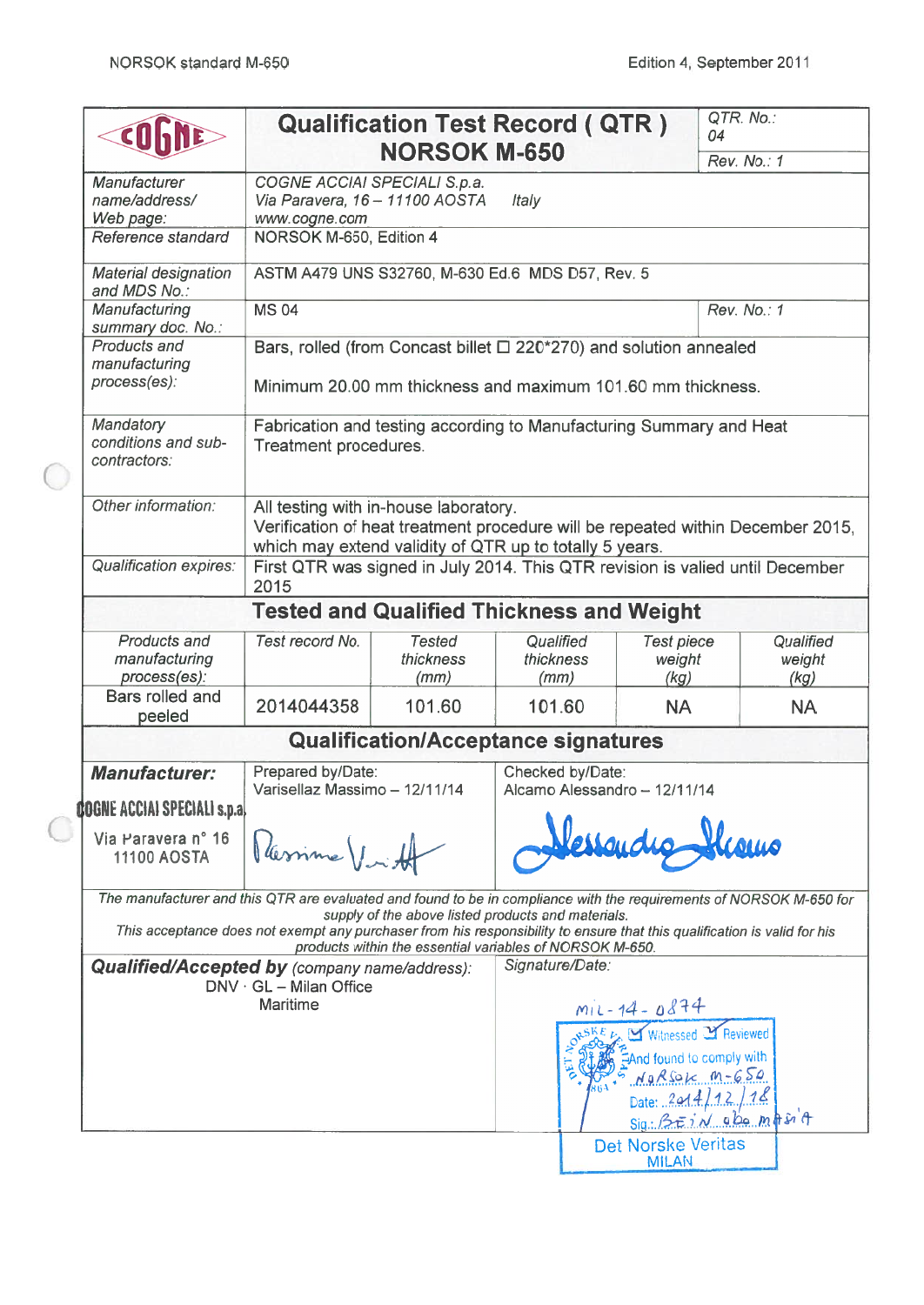|                                                                   |                                                                                 |                                    | <b>Qualification Test Record ( QTR )</b>                                                                                                                                                                                                   |                                                          | QTR. No.:<br>05                                                                                                     |
|-------------------------------------------------------------------|---------------------------------------------------------------------------------|------------------------------------|--------------------------------------------------------------------------------------------------------------------------------------------------------------------------------------------------------------------------------------------|----------------------------------------------------------|---------------------------------------------------------------------------------------------------------------------|
|                                                                   |                                                                                 | <b>NORSOK M-650</b>                |                                                                                                                                                                                                                                            |                                                          | Rev. No.: 1                                                                                                         |
| Manufacturer<br>name/address/                                     | COGNE ACCIAI SPECIALI S.p.a.<br>Via Paravera, 16 - 11100 AOSTA<br>www.cogne.com |                                    | Italy                                                                                                                                                                                                                                      |                                                          |                                                                                                                     |
| Web page:<br>Reference standard                                   | NORSOK M-650, Edition 4                                                         |                                    |                                                                                                                                                                                                                                            |                                                          |                                                                                                                     |
| <b>Material designation</b>                                       |                                                                                 |                                    | ASTM A479 UNS S32760, M-630 Ed.6 MDS D57, Rev. 5                                                                                                                                                                                           |                                                          |                                                                                                                     |
| and MDS No.:<br>Manufacturing<br>summary doc. No.:                | <b>MS 05</b>                                                                    |                                    |                                                                                                                                                                                                                                            |                                                          | Rev. No.: 1                                                                                                         |
| Products and<br>manufacturing<br>process(es):                     |                                                                                 |                                    | Bars, Hammer forged (from ingots) and solution annealed.<br>Minimum 102.00 mm thickness and maximum 250.00 mm thickness.                                                                                                                   |                                                          |                                                                                                                     |
| Mandatory<br>conditions and sub-<br>contractors:                  | Treatment procedures.                                                           |                                    | Fabrication and testing according to Manufacturing Summary and Heat                                                                                                                                                                        |                                                          |                                                                                                                     |
| Other information:                                                | All testing with in-house laboratory.                                           |                                    | which may extend validity of QTR up to totally 5 years.                                                                                                                                                                                    |                                                          | Verification of heat treatment procedure will be repeated within December 2015,                                     |
| <b>Qualification expires:</b>                                     | 2015                                                                            |                                    |                                                                                                                                                                                                                                            |                                                          | First QTR was signed in July 2014. This QTR revision is valied until December                                       |
|                                                                   |                                                                                 |                                    | <b>Tested and Qualified Thickness and Weight</b>                                                                                                                                                                                           |                                                          |                                                                                                                     |
| Products and<br>manufacturing<br>process(es):                     | Test record No.                                                                 | <b>Tested</b><br>thickness<br>(mm) | Qualified<br>thickness<br>(mm)                                                                                                                                                                                                             | <b>Test piece</b><br>weight<br>(kg)                      | Qualified weight<br>(kg)                                                                                            |
| Bars forged and<br>rough peeled                                   | 2014044361                                                                      | 250.00                             | 250.00                                                                                                                                                                                                                                     | <b>NA</b>                                                | <b>NA</b>                                                                                                           |
|                                                                   |                                                                                 |                                    | <b>Qualification/Acceptance signatures</b>                                                                                                                                                                                                 |                                                          |                                                                                                                     |
| <b>Manufacturer:</b>                                              | Prepared by/Date:<br>Varisellaz Massimo - 12/11/14                              |                                    | Checked by/Date:<br>Alcamo Alessandro - 12/11/14                                                                                                                                                                                           |                                                          |                                                                                                                     |
| COGNE ACCIAI SPECIALI s.p.a)<br>Via Paravera nº 16<br>11100 AOSTA |                                                                                 |                                    |                                                                                                                                                                                                                                            |                                                          |                                                                                                                     |
|                                                                   |                                                                                 |                                    | supply of the above listed products and materials.<br>This acceptance does not exempt any purchaser from his responsibility to ensure that this qualification is valid for his<br>products within the essential variables of NORSOK M-650. |                                                          | The manufacturer and this QTR are evaluated and found to be in compliance with the requirements of NORSOK M-650 for |
| <b>Qualified/Accepted by (company name/address):</b>              | $DNV \cdot GL - Milan$ Office<br>Maritime                                       |                                    | Signature/Date:                                                                                                                                                                                                                            |                                                          |                                                                                                                     |
|                                                                   |                                                                                 |                                    |                                                                                                                                                                                                                                            | $mix-14-0874$<br>And found to comply with                | Witnessed Feviewed                                                                                                  |
|                                                                   |                                                                                 |                                    |                                                                                                                                                                                                                                            | NaRSOK M-650<br>Date: $2014/12/18$<br>Det Norske Veritas | $Sign. \nBéilA. oba. mHs1A$                                                                                         |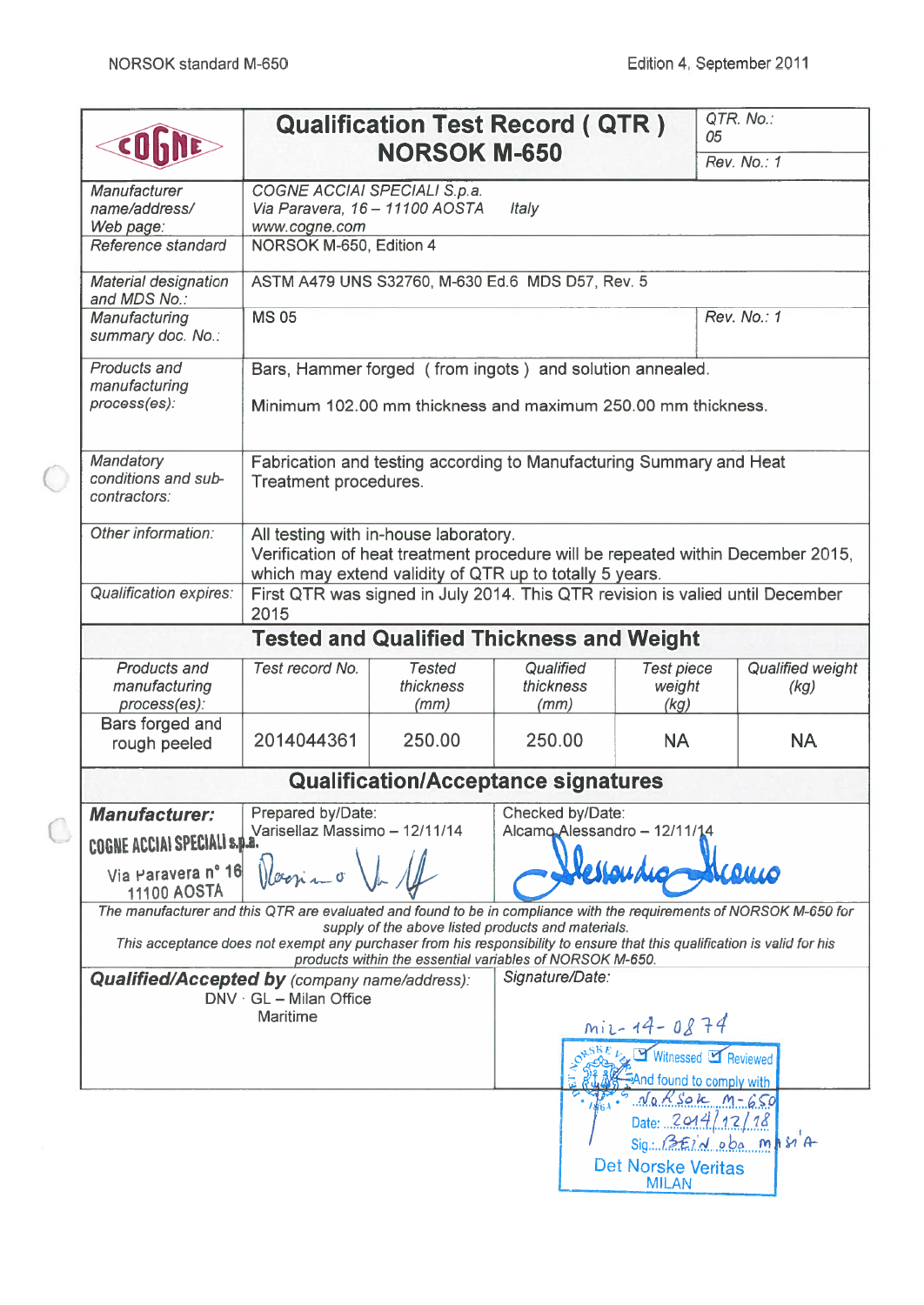|                                                                                                                     |                                                                                 |                                    | <b>Qualification Test Record ( QTR )</b>                                                                                                                                             | 06                                                 | QTR. No.:                   |
|---------------------------------------------------------------------------------------------------------------------|---------------------------------------------------------------------------------|------------------------------------|--------------------------------------------------------------------------------------------------------------------------------------------------------------------------------------|----------------------------------------------------|-----------------------------|
|                                                                                                                     |                                                                                 | <b>NORSOK M-650</b>                |                                                                                                                                                                                      |                                                    | Rev. No.: 1                 |
| Manufacturer<br>name/address/<br>Web page:                                                                          | COGNE ACCIAI SPECIALI S.p.a.<br>Via Paravera, 16 - 11100 AOSTA<br>www.cogne.com |                                    | Italy                                                                                                                                                                                |                                                    |                             |
| Reference standard                                                                                                  | NORSOK M-650, Edition 4                                                         |                                    |                                                                                                                                                                                      |                                                    |                             |
| <b>Material designation</b><br>and MDS No.:                                                                         |                                                                                 |                                    | ASTM A479 UNS S32750, M-630 Ed.6 MDS D57 Rev. 5                                                                                                                                      |                                                    |                             |
| Manufacturing<br>summary doc. No.:                                                                                  | <b>MS 06</b>                                                                    |                                    |                                                                                                                                                                                      |                                                    | Rev. No.: 1                 |
| Products and<br>manufacturing<br>process(es):                                                                       |                                                                                 |                                    | Bars, Hammer forged (from ingots) and solution annealed.<br>Minimum 102.00 mm thickness and maximum 200.00 mm thickness.                                                             |                                                    |                             |
| Mandatory<br>conditions and sub-<br>contractors:                                                                    | Treatment procedures.                                                           |                                    | Fabrication and testing according to Manufacturing Summary and Heat                                                                                                                  |                                                    |                             |
| Other information:                                                                                                  | All testing with in-house laboratory.                                           |                                    | Verification of heat treatment procedure will be repeated within December 2015,<br>which may extend validity of QTR up to totally 5 years.                                           |                                                    |                             |
| <b>Qualification expires:</b>                                                                                       | 2015                                                                            |                                    | First QTR was signed in July 2014. This QTR revision is valied until December                                                                                                        |                                                    |                             |
|                                                                                                                     |                                                                                 |                                    | <b>Tested and Qualified Thickness and Weight</b>                                                                                                                                     |                                                    |                             |
| Products and<br>manufacturing<br>process(es):                                                                       | Test record No.                                                                 | <b>Tested</b><br>thickness<br>(mm) | Qualified<br>thickness<br>(mm)                                                                                                                                                       | <b>Test piece</b><br>weight<br>(kg)                | Qualified<br>weight<br>(kg) |
| Bars forged and<br>rough peeled                                                                                     | 2014044362                                                                      | 200.00                             | 200.00                                                                                                                                                                               | <b>NA</b>                                          | <b>NA</b>                   |
|                                                                                                                     |                                                                                 |                                    | <b>Qualification/Acceptance signatures</b>                                                                                                                                           |                                                    |                             |
| <b>Manufacturer:</b>                                                                                                | Prepared by/Date:<br>Varisellaz Massimo - 12/11/14                              |                                    | Checked by/Date:<br>Alcamo Alessandro - 12/11/14                                                                                                                                     |                                                    |                             |
| <b>COGNE ACCIAI SPECIALI s.p.a.</b>                                                                                 |                                                                                 |                                    |                                                                                                                                                                                      |                                                    |                             |
| Via Paravera nº 16<br><b>11100 AOSTA</b>                                                                            | Parin                                                                           |                                    |                                                                                                                                                                                      |                                                    |                             |
| The manufacturer and this QTR are evaluated and found to be in compliance with the requirements of NORSOK M-650 for |                                                                                 |                                    | supply of the above listed products and materials.                                                                                                                                   |                                                    |                             |
|                                                                                                                     |                                                                                 |                                    | This acceptance does not exempt any purchaser from his responsibility to ensure that this qualification is valid for his<br>products within the essential variables of NORSOK M-650. |                                                    |                             |
| <b>Qualified/Accepted by (company name/address):</b>                                                                | $DNV \cdot GL - Milan$ office<br><b>Maritime</b>                                |                                    | Signature/Date:                                                                                                                                                                      |                                                    |                             |
|                                                                                                                     |                                                                                 |                                    |                                                                                                                                                                                      | $miz - 14 - 0874$                                  |                             |
|                                                                                                                     |                                                                                 |                                    |                                                                                                                                                                                      | Witnessed LA Reviewed<br>EAnd found to comply with |                             |
|                                                                                                                     |                                                                                 |                                    |                                                                                                                                                                                      | $N_0R$ Sok $m-650$<br>Date: $2014/12/18$           |                             |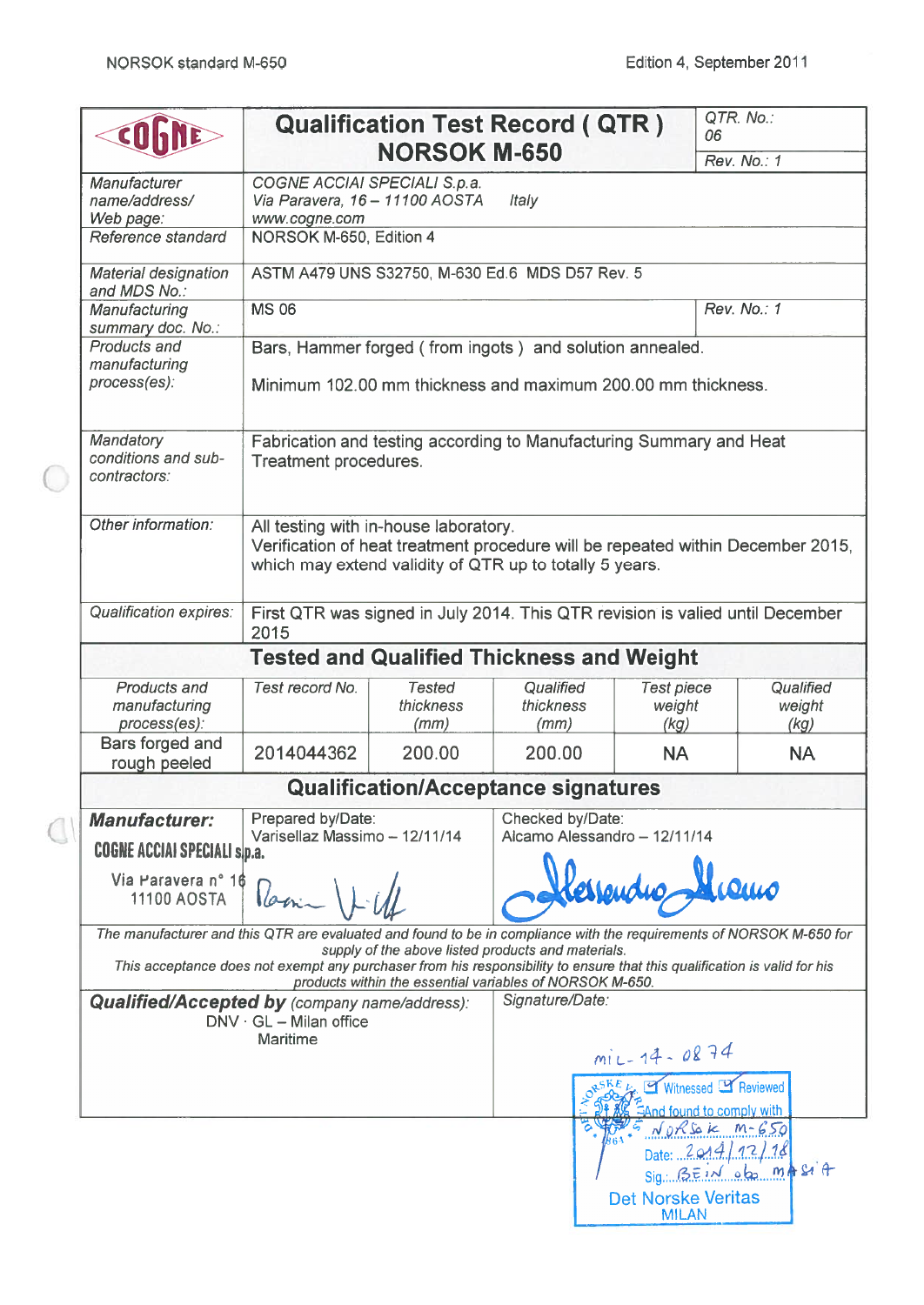|                                                                                                                     |                                                                                                                          | <b>QTR</b><br><b>Qualification Test Record</b>                                                                 |                                |                                     | QTR. No.:<br>07                                                                 |
|---------------------------------------------------------------------------------------------------------------------|--------------------------------------------------------------------------------------------------------------------------|----------------------------------------------------------------------------------------------------------------|--------------------------------|-------------------------------------|---------------------------------------------------------------------------------|
|                                                                                                                     |                                                                                                                          | <b>NORSOK M-650</b>                                                                                            |                                |                                     | Rev. No.: 1                                                                     |
| <b>Manufacturer</b><br>name/address/<br>Web page:                                                                   | COGNE ACCIAI SPECIALI S.p.a.<br>Via Paravera, 16 - 11100 AOSTA<br>www.cogne.com                                          |                                                                                                                | Italy                          |                                     |                                                                                 |
| Reference standard                                                                                                  | NORSOK M-650 Ed. 4                                                                                                       |                                                                                                                |                                |                                     |                                                                                 |
| <b>Material designation</b><br>and MDS No.:                                                                         | ASTM A479 UNS S31254, M-630 Ed.6 MDS R17 Rev. 5                                                                          |                                                                                                                |                                |                                     |                                                                                 |
| Manufacturing<br>summary doc. No.:                                                                                  | <b>MS 07</b>                                                                                                             |                                                                                                                |                                |                                     | Rev. No.: 0                                                                     |
| <b>Products and</b><br>manufacturing<br>process(es):                                                                | Bars rolled (from ingots) and solution annealed<br>Minimum 20.00 mm thickness and maximum 101.60 mm thickness.           |                                                                                                                |                                |                                     |                                                                                 |
| Mandatory<br>conditions and sub-<br>contractors:                                                                    | Fabrication and testing according to Manufacturing Summary and Heat<br>Treatment procedures.                             |                                                                                                                |                                |                                     |                                                                                 |
| Other information:                                                                                                  | All testing with in-house laboratory.<br>which may extend validity of QTR up to totally 5 years.                         |                                                                                                                |                                |                                     | Verification of heat treatment procedure will be repeated within December 2015, |
| Qualification<br>exspires                                                                                           | 2015                                                                                                                     |                                                                                                                |                                |                                     | First QTR was signed in July 2014. This QTR revision is valied until December   |
|                                                                                                                     | <b>Tested and Qualified Thickness and Weight</b>                                                                         |                                                                                                                |                                |                                     |                                                                                 |
| Products and<br>manufacturing<br>process(es):                                                                       | Test record No.                                                                                                          | <b>Tested</b><br><i>thickness</i><br>(mm)                                                                      | Qualified<br>thickness<br>(mm) | <b>Test piece</b><br>weight<br>(kg) | Qualified<br>weight<br>(kg)                                                     |
| Bars rolled and<br>peeled                                                                                           | 2014044366                                                                                                               | 101.60                                                                                                         | 101.60                         | <b>NA</b>                           | <b>NA</b>                                                                       |
|                                                                                                                     |                                                                                                                          | <b>Qualification/Acceptance signatures</b>                                                                     |                                |                                     |                                                                                 |
| <b>Manufacturer:</b><br>COGNE ACCIAI SPECIALI s.p/a.`                                                               | Prepared by/Date:<br>Varisellaz Massimo - 12/11/14                                                                       |                                                                                                                | Checked by/Date:               | Alcamo Alessandro - 12/11/14        |                                                                                 |
| Via Paravera nº 16<br><b>11100 AOSTA</b>                                                                            |                                                                                                                          |                                                                                                                |                                |                                     |                                                                                 |
| The manufacturer and this QTR are evaluated and found to be in compliance with the requirements of NORSOK M-650 for | This acceptance does not exempt any purchaser from his responsibility to ensure that this qualification is valid for his | supply of the above listed products and materials.<br>products within the essential variables of NORSOK M-650. |                                |                                     |                                                                                 |
| <b>Qualified/Accepted by (company name/address):</b>                                                                | $DNV \cdot GL - Milan$ Office<br><b>Maritime</b>                                                                         |                                                                                                                | Signature/Date:                | $m_1$ L - 14 - 0874                 |                                                                                 |
|                                                                                                                     |                                                                                                                          |                                                                                                                |                                |                                     | Witnessed MY Reviewed<br>EAnd found to comply with<br>No Rsok M-650             |
|                                                                                                                     |                                                                                                                          |                                                                                                                |                                | Det Norske Veritas                  | Date: $2014/12/18$<br>$Sign: BerM.$ oba MASIA                                   |